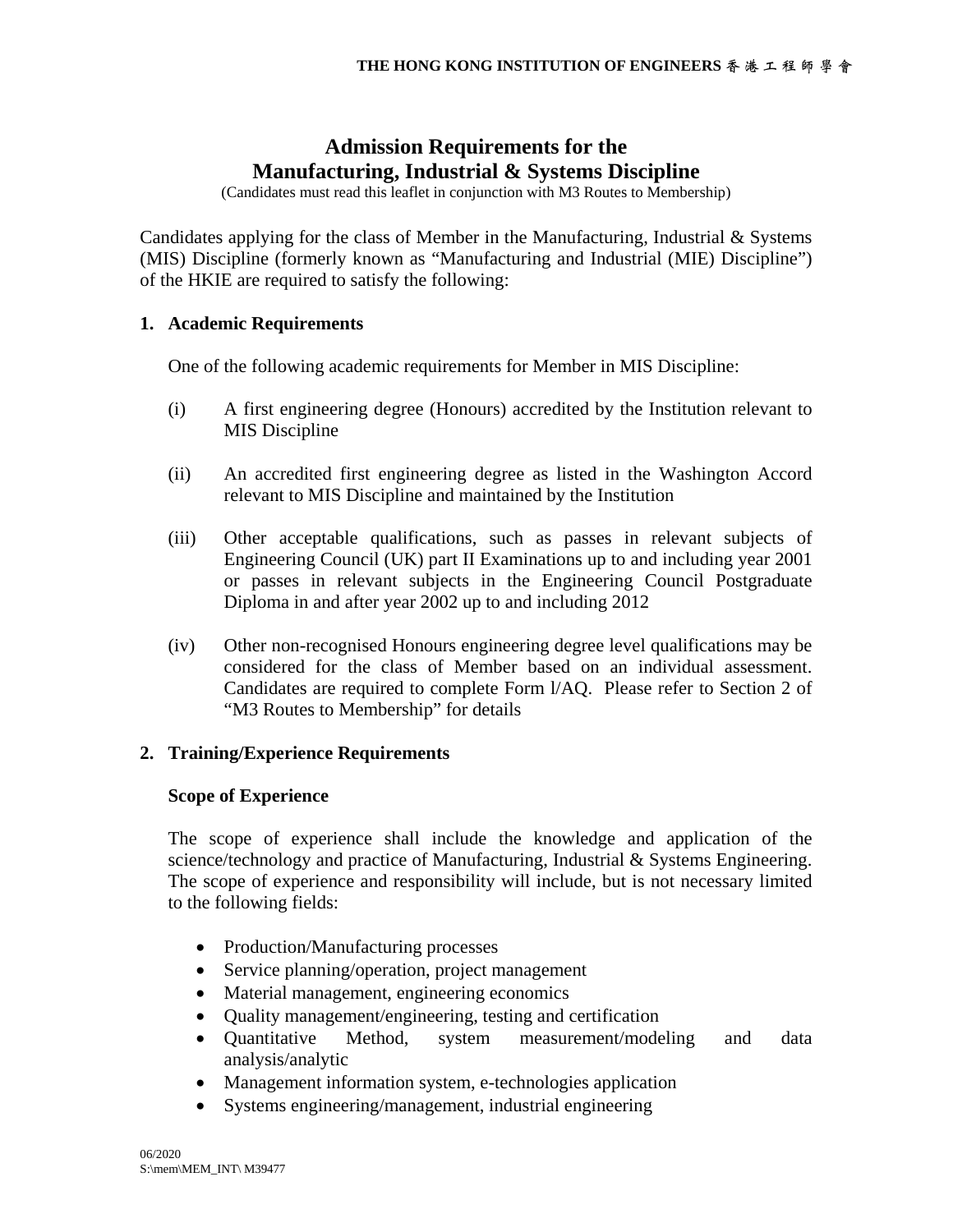- Logistics engineering/system, supply chain management
- Commercial and industrial management
- Process/System design, planning and control
- Logistics system/engineering/management, supply chain
- Asset and Maintenance Management

It is not reasonable to expect an applicant to be fully conversant in the entire scope of experience; one must however have broad experience and responsibility in one or more fields, as well as a good understanding of other related aspects.

## **Routes of Gaining Experience**

(i) **Formal Training Route (Scheme 'A')**

Candidates should have 2 years training in Manufacturing, Industrial & Systems Engineering plus 2 years responsible experience, i.e. a total of 4 years' training and responsible experience.

## (ii) **General Experience Route**

Candidates who have not undertaken pre-approved training will be required to have a minimum of 6 years relevant work experience (including 1 year responsible experience) in Manufacturing, Industrial & Systems Engineering.

Details of the training and experience requirements are included in Section 3 of "M3 Routes to Membership".

## (iii) **Mature Route**

Candidates over 35 years old may apply via the mature route.

Candidates with recognised academic qualifications should have a minimum of 6 years relevant work experience in Manufacturing, Industrial & Systems Engineering.

Candidates with non-recognised academic qualifications should have 15 years progressive work experience in Manufacturing, Industrial & Systems Engineering. Details of the requirements are included in Section 6 of "M3 Routes to Membership".

Candidates who satisfy the above requirements will be accepted for Professional Assessment.